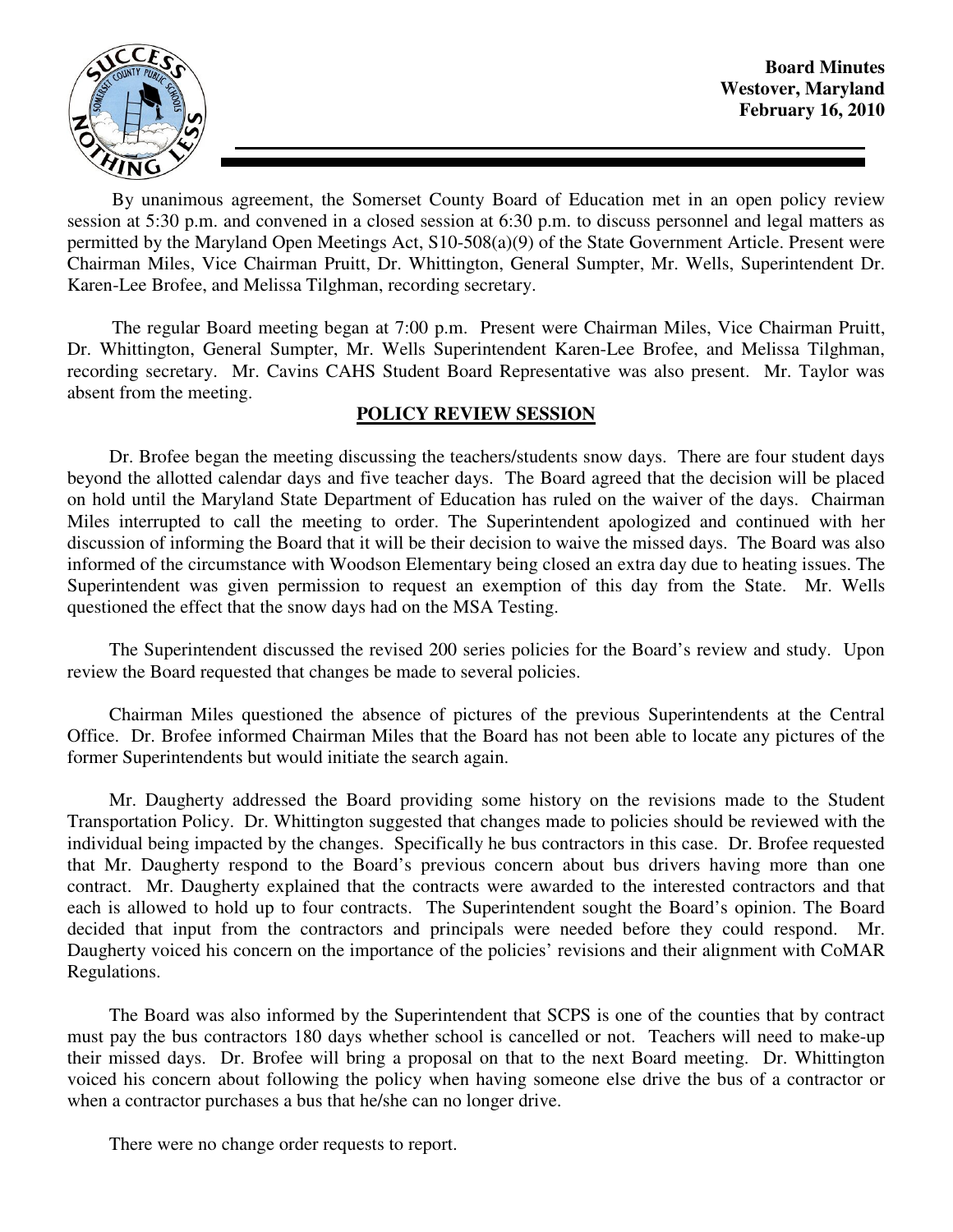# **REGULAR SESSION AGENDA**

## **1. Call to Order**

The meeting was called to order by Dr. Brofee at 7:15 p.m.

## **2. Roll Call**

The roll was called by Melissa Tilghman indicating that all five Board members and the Superintendent were present. Student Board member Mr. Cavins was also present. Mr. Taylor was absent from the meeting.

## **3. Declaration of Quorum**

It was declared that a quorum was present.

## **4. Pledge of Allegiance**

Chairman Miles led the Board in the Pledge of Allegiance.

## **5. Approval of Minutes**

A motion was called for by Chairman Miles, moved by General Sumpter, seconded by Vice Chairman Pruitt to approve the minutes of January 19, 2010. The motion was carried unanimously

## **6. Adoption of Agenda**

 It was moved by Dr. Whittington, seconded by Vice Chairman Pruitt and passed to approve the amended Board Meeting Minutes of January 19, 2010. The amendment was the tabling of Item 12-D, Approval of the 2010-2011 School Calendar, Item 11, AASA Report, and Item 13-B2, 500-20 Athletic Policy until the March Board meeting. TOY will replace the AASA Report. The vote was unanimous with all Board members in agreement.

## **7. Student Board Members' Activities Report**

Mr. Cavins presented his report to the Board. PBIS Incentives are being offered and CHS has an upcoming Career Fair. Mr. Taylor's report was presented by Dr. Brofee. The SIS nurses club collected over \$600 and the Somerset Intermediate's North Bay Trip has been scheduled.

## **8. Princess Anne Elementary School Report**

Ms. Johnson presented her school report to the Board. The staff at Princess Anne Elementary are focused on students needs. K-2 students presented their exhibitions and Family Night was a success. The 5<sup>th</sup> grade students had a fundraiser to send funds to Haiti. PAES has met the AMO and the MSA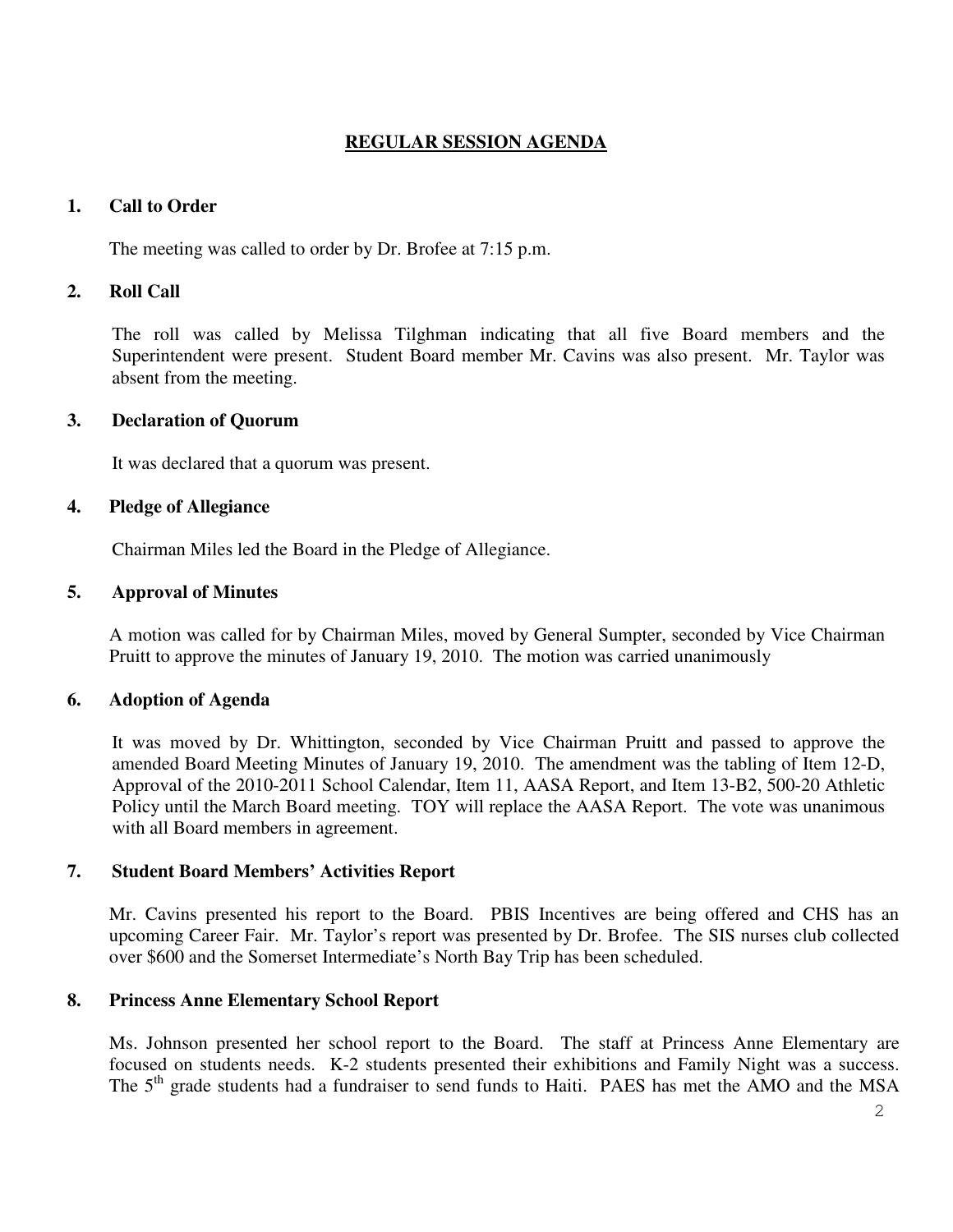scores have increased.

## **9. DAR Essay Contest**

Ms. Bloodsworth introduced the 2010 DAR Essay Contest Winner from Crisfield Academy and High School. The essay was to describe how he/she felt in 1869 when the transcontinental railroad was implemented. Vincent did an exceptional job when reading his essay and was thanked by the Board members. He also received a \$50 savings bond.

## **10. Teacher of the Year Overview**

Mr. Lawson informed the Board members of the upcoming Teacher of the Year Program and explained the process done when choosing the TOY. This individual must be a leader, have the respect of the community, certificated, highly qualified and have five years of teaching experience. This individual will be required to attend many events. The committee panel is made up of twelve past TOY or teachers. A presentation was shown on the past Teachers' of the Year. Dr. Whittington suggested that the committee needed to be reorganized as per the recommendation of the NAACP.

## **11. Old Business**

## **A. Policies**

## **#200-25, Information Technology Security Policy**

It was moved by Dr. Whittington, seconded by Vice Chairman Pruitt and passed to approve #200-25 Policy, Information Technology Security Policy. This policy was revised following recommendations from the Audit. The vote was unanimous.

## **#500-19, Selection of Educational Media Materials**

A motion was called for by Dr. Whittington, moved by Vice Chairman Pruitt, and passed to approve the revised #500-19 policy. The motion was carried unanimously.

## **#700-44, Return to Work**

It was moved by Vice Chairman Pruitt, seconded by General Sumpter and passed to approve Policy #700-44, Return to Work. The vote was unanimous.

## **B. Human Resources**

## **Approval of Job Descriptions**

It was moved by Vice Chairman Pruitt, seconded by General Sumpter and passed to approve Mr. Lawson's request to approve the revised Student Services Supervisor's job description. The vote was unanimous. The ESOL Teacher's job description will be reviewed and studied for a vote at the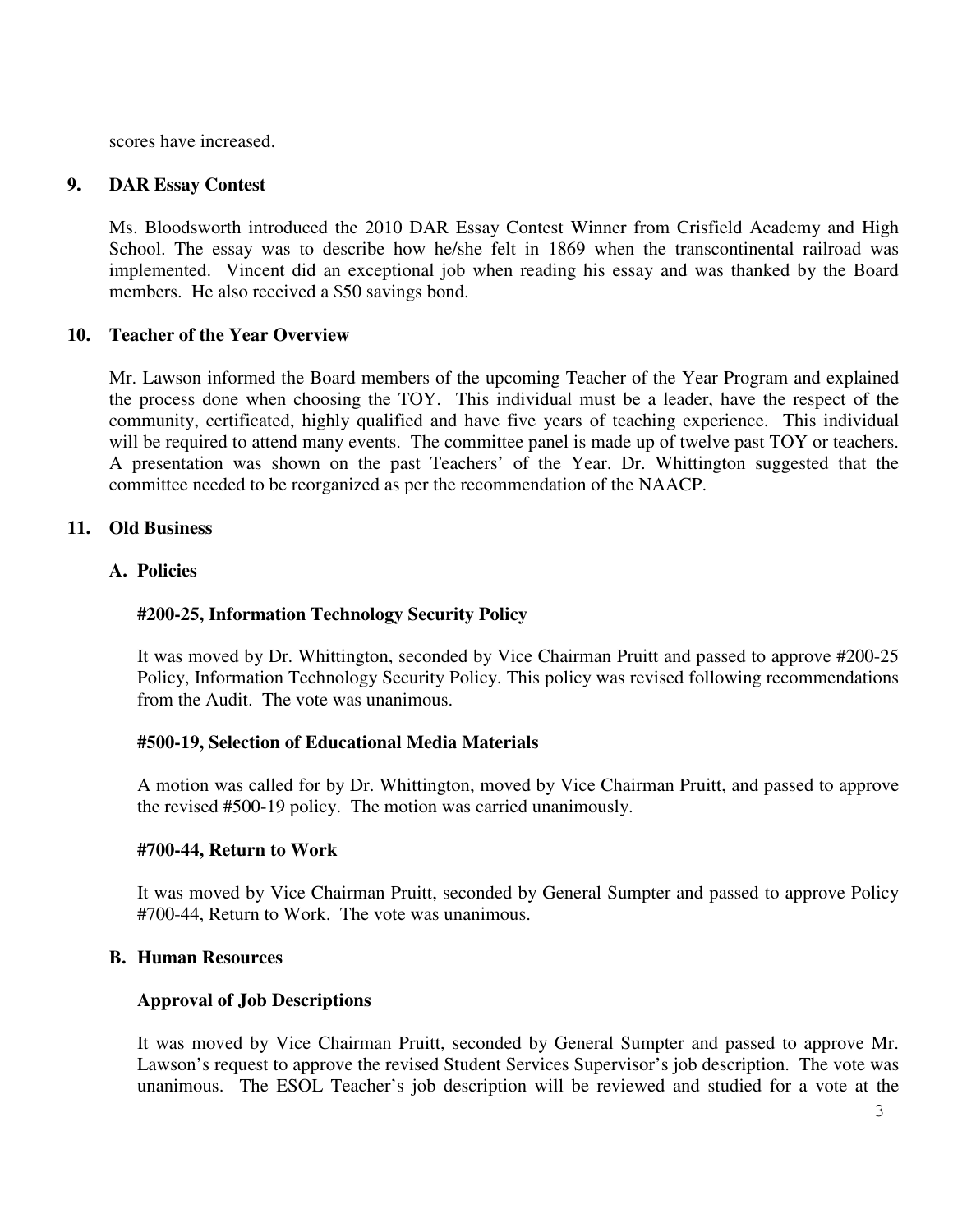March Board meeting.

# **C. Facilities and Transportation**

# **WHS Change Order Requests**

Mr. Daugherty did not have any change order requests up for approval.

## **D. Approval of 2010 – 2011 School Calendar**

It was moved by Dr. Whittington, seconded by Vice Chairman Pruitt to table the approval of the 2010-2011 School Calendar. The Board members agreed that before they could rule on the calendar, more input is needed from the calendar committee and the community. The decision was unanimous.

## **E. Participation in Race to the TOP**

Upon recommendation of the Superintendent, it was moved by General Sumpter, seconded by Mr. Wells and passed to give the Superintendent permission to "express interest in participating in" Maryland's Race to the Top Application. The vote was unanimous.

## **12. New Business**

## **A. Finance**

# **Monthly Finance Report**

Ms. Miller presented the Monthly Finance report to Board. The Board members thanked her for the report.

## **Food Service Report**

Ms. Miller presented the Food Service report to the Board. The Board expressed concern about the current deficit.

## **Superintendent's Consideration for the FY2011 School Budget**

Dr. Brofee showed a presentation on the FY2011 School Budget. Students continue to achieve and teachers continue to provide effective instruction. SCPS goals are to obtain 100% student proficiency rate, ELL student success, HQ Teachers, a safe learning environment, and that all students graduate with career oriented goals. It is the goal of SCPS staff to provide students with a chance to succeed. The Thornton funding increased resources tremendously, but now Maryland's schools are experiencing no increase in State revenue. Somerset specifically is losing revenue. Stimulus funding (SFSF and ARRA) are temporarily filling the gap. When asking for input it was revealed that Core Progress and Academic and Professional Development were most important to the Budget. The State has required that schools offer Pre K, but they do not provide costs reimbursements.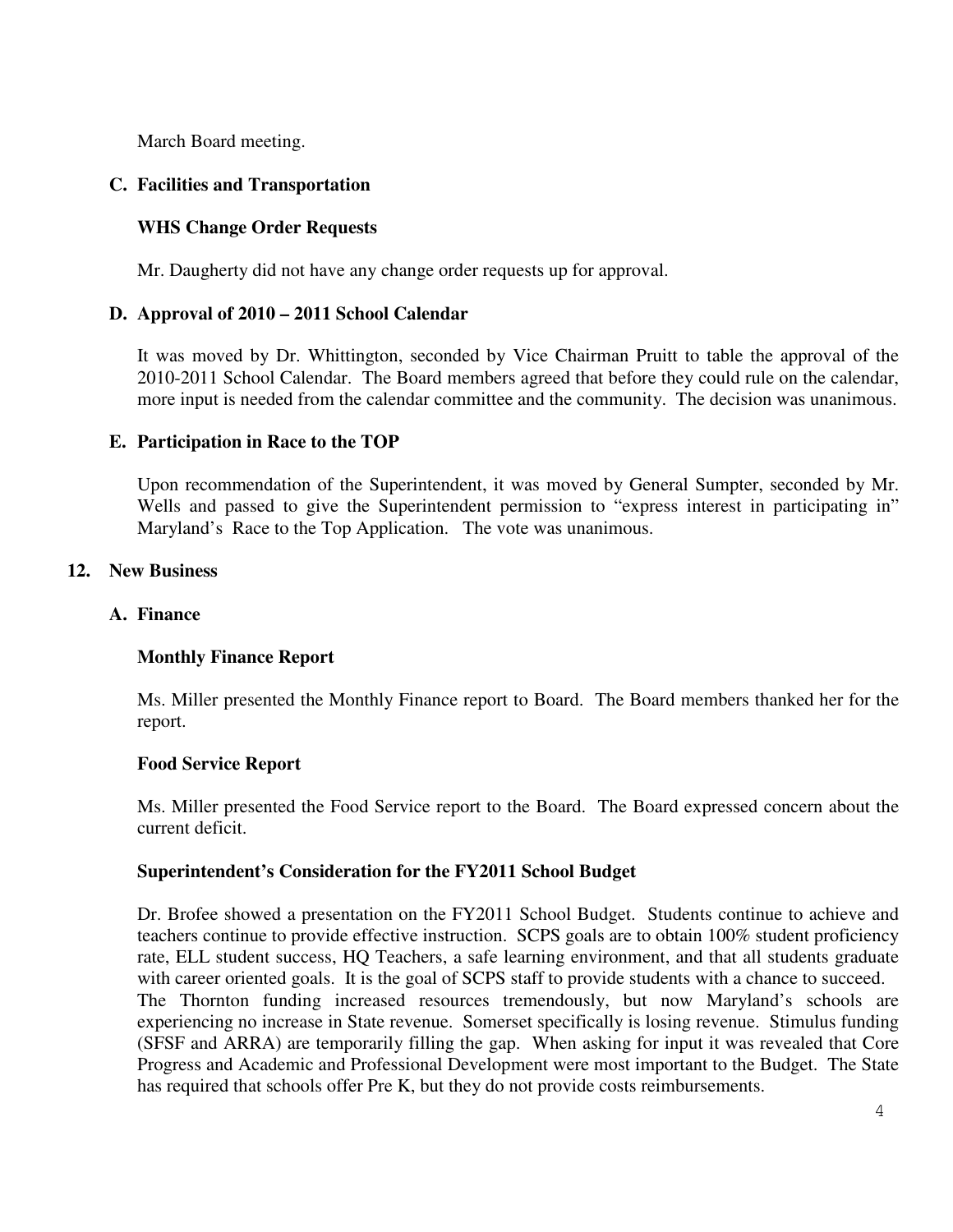The Superintendent's priorities are the continued funding of core programs, maintaining highly qualified and effective teachers, expanding secondary and access of technology, and the expansion of elementary staff skill with current technology. The Superintendent is seeking the Board's input on the presentation.

Vice Chairman Pruitt expressed concern with the lack of Technology in the secondary schools. Mr. Bloodsworth explained the Bridge Projects and that everything seemed to have been going well. Dr. Whittington stated that the Somerset County Board members should be more involved with the development of the school budget.

The Superintendent announced the schedule for the next few budget meetings and is as follows:

 March 12, 2010 – Public Board Work Session March 23, 2010 – Budget to the Commissioners April 13, 2010 – Public Hearing on the Budget May 25, 2010 – Board Approval of the Budget

#### **B. Policies**

#### **#200 Series Policies**

The Superintendent introduced the following revised 200 series policies for the Board's review and Study:

| 200-13 | Use of School Facilities                                     |
|--------|--------------------------------------------------------------|
| 200-14 | Bidding and Purchasing                                       |
| 200-15 | Donations and Gifts                                          |
| 200-16 | Minority Business Enterprises (removed – covered in #400-19) |
| 200-17 | <b>School Dedication Plaques</b>                             |
| 200-19 | Drug & Alcohol Testing – School Vehicle/Boat Operator        |
|        |                                                              |

Mr. Daugherty presented policy 200-18, Pupil Transportation. The Board agreed that this policy would be furthered discussed at the March Board meeting.

## **#500-20, Athletic Policy**

Mr. Webster addressed the Board concerning the Athletic Policy. Chairman Miles announced the tabling of this item as further discussion is needed before a vote on the revision can be made on this policy. Mr. Webster informed the Board that Somerset County Policy is the stiffest on the shore. Dr. Whittington voiced concern that students shouldn't be punished if they are having problems in a particular class. A student should be allowed to have one "E" as long as the other grades are passing and as long as they have a GPA of 2.0. Chairman Miles stated that students should be able to achieve the GPA with no E's, and tutoring should be given to help the student increase their GPA. Mr. Webster stated that it would be hard for coaches to keep up with students' grades as most coaches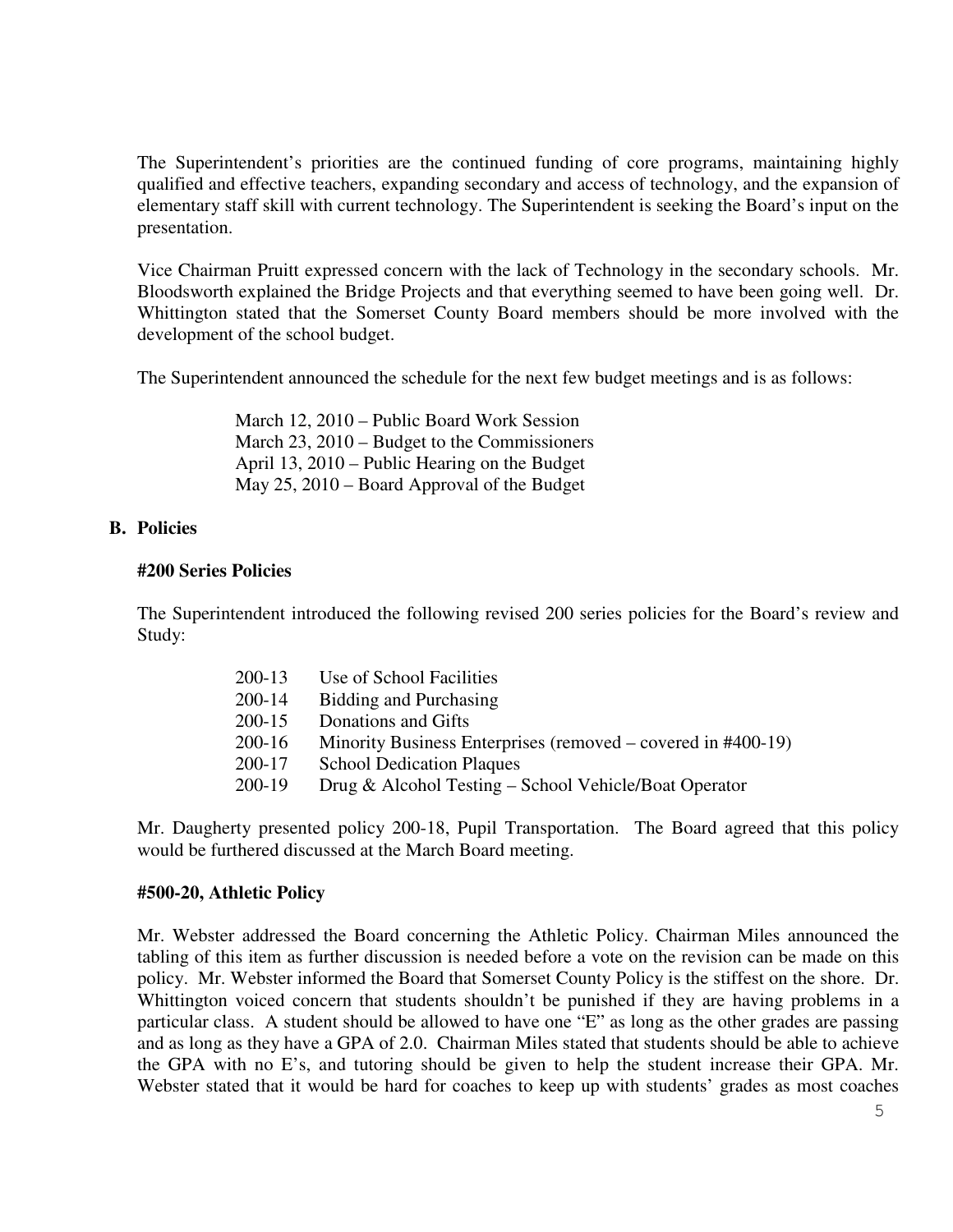have other jobs and are only at the school to coach. He provided data to the Board members in regards to students making a 2.0 with one E.

Dr. Whittington questioned the students who played in the basketball game on Saturday. He made reference to Policy #500-20, the Athletic Policy when scheduling future games held when schools are not in session. Mr. Bloodsworth explained the reason the game was played on a Saturday and the approval procedures that were followed.

## **#500-38, Physical Education Athletic Programs for Students with Disabilities**

Mr. Webster reviewed and explained this new, required policy to the Board members. Every student is to have the opportunity to play athletics. He is working with the Physical Education and Special Education Department to develop a "comparable program: that will meet requirements.

#### **#700-7, Personnel Records and Data Storage**

Mr. Lawson presented the revised Personnel Records and Data Storage Policy for the Board's review and study. The Board will vote at the next Board meeting.

#### **#700-10, Employment Practices**

Mr. Lawson presented several changes he made to policy #700-10. These changes were suggested by the Board. The Board will vote at the next Board meeting.

#### **#700-17, Personnel Practices**

Mr. Lawson presented revised policy #700-17, Personnel Practices. The Board will vote at the next Board meeting.

#### **C. Human Resources**

## **Review and Study of Revised Job Descriptions**

Mr. Lawson presented the Accounting/Administrative Associate I and the Maintenance Foreman revised job descriptions for the Board's review and study. Chairman Miles questioned the inconsistency in the qualifications of the Accounting/Administrative Associate I. Dr. Whittington asked Mr. Lawson to amend the description of the Accounting/Administrative Associate I to include a skills test instead of five years experience.

#### **New Hire, Retires, and Resignations**

A motion was called for by Chairman Miles, moved by Mr. Wells, seconded by General Sumpter and passed to approve Mr. Lawson's Human Resources report. The vote was four to one as Dr.